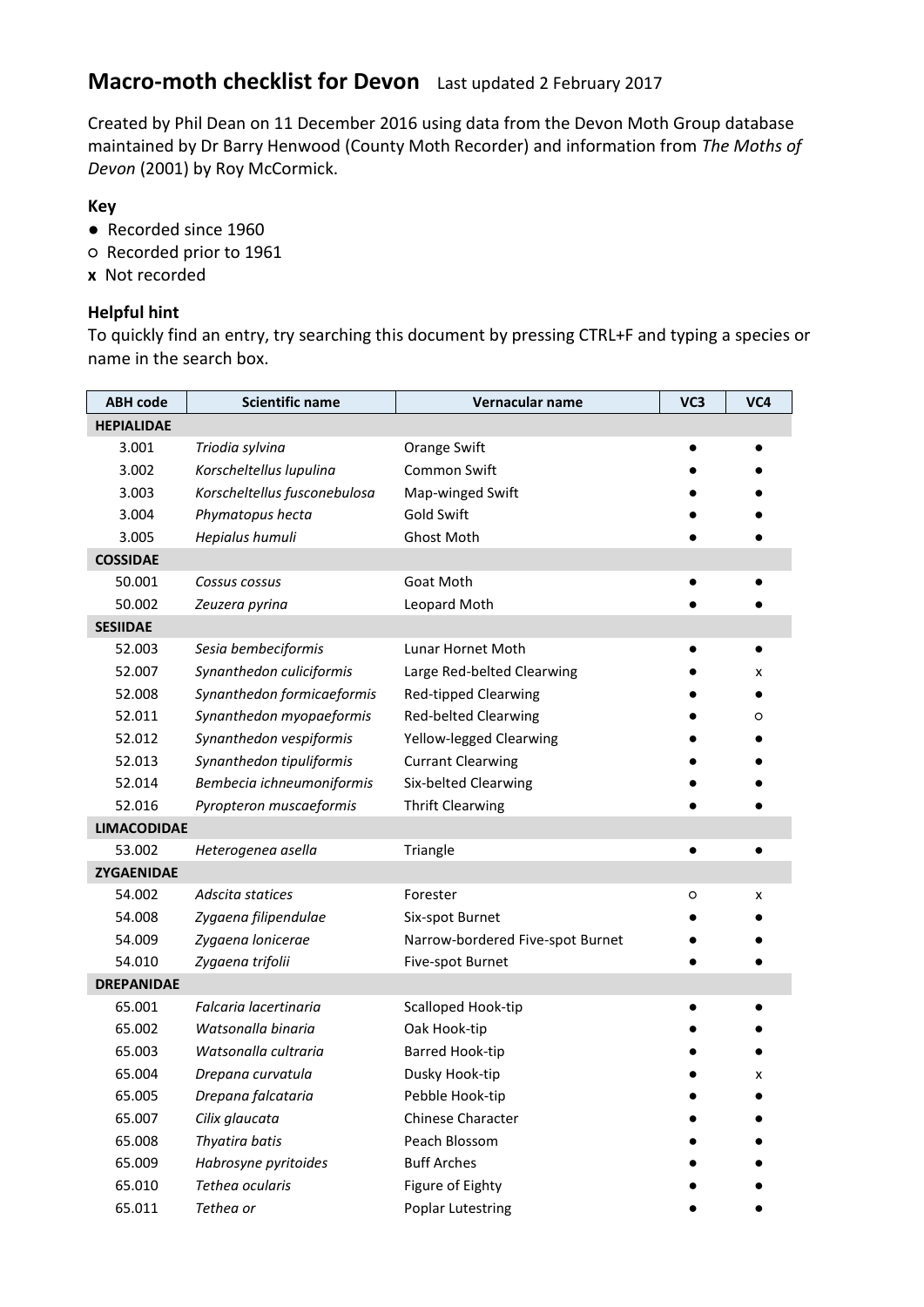| <b>ABH code</b>      | <b>Scientific name</b>   | Vernacular name               | VC3 | VC4 |
|----------------------|--------------------------|-------------------------------|-----|-----|
| 65.012               | Tetheella fluctuosa      | Satin Lutestring              |     | x   |
| 65.013               | Ochropacha duplaris      | <b>Common Lutestring</b>      |     |     |
| 65.014               | Cymatophorina diluta     | Oak Lutestring                |     |     |
| 65.015               | Polyploca ridens         | <b>Frosted Green</b>          |     |     |
| 65.016               | Achlya flavicornis       | Yellow Horned                 |     |     |
| <b>LASIOCAMPIDAE</b> |                          |                               |     |     |
| 66.001               | Poecilocampa populi      | December Moth                 |     |     |
| 66.002               | Trichiura crataegi       | Pale Eggar                    |     |     |
| 66.003               | Malacosoma neustria      | Lackey                        |     |     |
| 66.004               | Malacosoma castrensis    | Ground Lackey                 |     | x   |
| 66.005               | Eriogaster lanestris     | Small Eggar                   |     |     |
| 66.006               | Lasiocampa trifolii      | <b>Grass Eggar</b>            |     |     |
| 66.007               | Lasiocampa quercus       | Oak Eggar                     |     |     |
| 66.008               | Macrothylacia rubi       | Fox Moth                      |     |     |
| 66.010               | Euthrix potatoria        | <b>Drinker</b>                |     |     |
| 66.011               | Phyllodesma ilicifolia   | Small Lappet                  | x   | O   |
| 66.012               | Gastropacha quercifolia  | Lappet                        |     |     |
| <b>SATURNIIDAE</b>   |                          |                               |     |     |
| 68.001               | Saturnia pavonia         | <b>Emperor Moth</b>           |     |     |
| <b>SPHINGIDAE</b>    |                          |                               |     |     |
| 69.001               | Mimas tiliae             | Lime Hawk-moth                |     |     |
| 69.002               | Smerinthus ocellata      | Eyed Hawk-moth                |     |     |
| 69.003               | Laothoe populi           | Poplar Hawk-moth              |     |     |
| 69.004               | Agrius convolvuli        | Convolvulus Hawk-moth         |     |     |
| 69.005               | Acherontia atropos       | Death's-head Hawk-moth        |     |     |
| 69.006               | Sphinx ligustri          | Privet Hawk-moth              |     |     |
| 69.007               | Sphinx pinastri          | Pine Hawk-moth                |     | x   |
| 69.008               | Hemaris tityus           | Narrow-bordered Bee Hawk-moth |     |     |
| 69.009               | Hemaris fuciformis       | Broad-bordered Bee Hawk-moth  |     | x   |
| 69.010               | Macroglossum stellatarum | Humming-bird Hawk-moth        |     |     |
| 69.011               | Daphnis nerii            | Oleander Hawk-moth            |     |     |
| 69.013               | Hyles euphorbiae         | Spurge Hawk-moth              |     | O   |
| 69.014               | Hyles gallii             | Bedstraw Hawk-moth            |     |     |
| 69.015               | Hyles livornica          | Striped Hawk-moth             |     |     |
| 69.016               | Deilephila elpenor       | Elephant Hawk-moth            |     |     |
| 69.017               | Deilephila porcellus     | Small Elephant Hawk-moth      |     |     |
| 69.018               | Hippotion celerio        | Silver-striped Hawk-moth      |     | O   |
| <b>GEOMETRIDAE</b>   |                          |                               |     |     |
| 70.004               | Idaea rusticata          | Least Carpet                  |     | x   |
| 70.006               | Idaea fuscovenosa        | Dwarf Cream Wave              |     |     |
| 70.008               | Idaea seriata            | Small Dusty Wave              |     |     |
| 70.009               | Idaea subsericeata       | Satin Wave                    |     |     |
| 70.010               | Idaea sylvestraria       | Dotted Border Wave            |     |     |
| 70.011               | Idaea dimidiata          | Single-dotted Wave            |     |     |
| 70.012               | Idaea trigeminata        | Treble Brown Spot             |     |     |
| 70.013               | Idaea biselata           | Small Fan-footed Wave         |     |     |
| 70.015               | Idaea emarginata         | Small Scallop                 |     |     |
| 70.016               | Idaea aversata           | <b>Riband Wave</b>            |     |     |
| 70.017               | Idaea degeneraria        | Portland Ribbon Wave          |     | x   |
| 70.018               | Idaea straminata         | Plain Wave                    |     |     |
| 70.021               | Scopula ornata           | Lace Border                   |     | x   |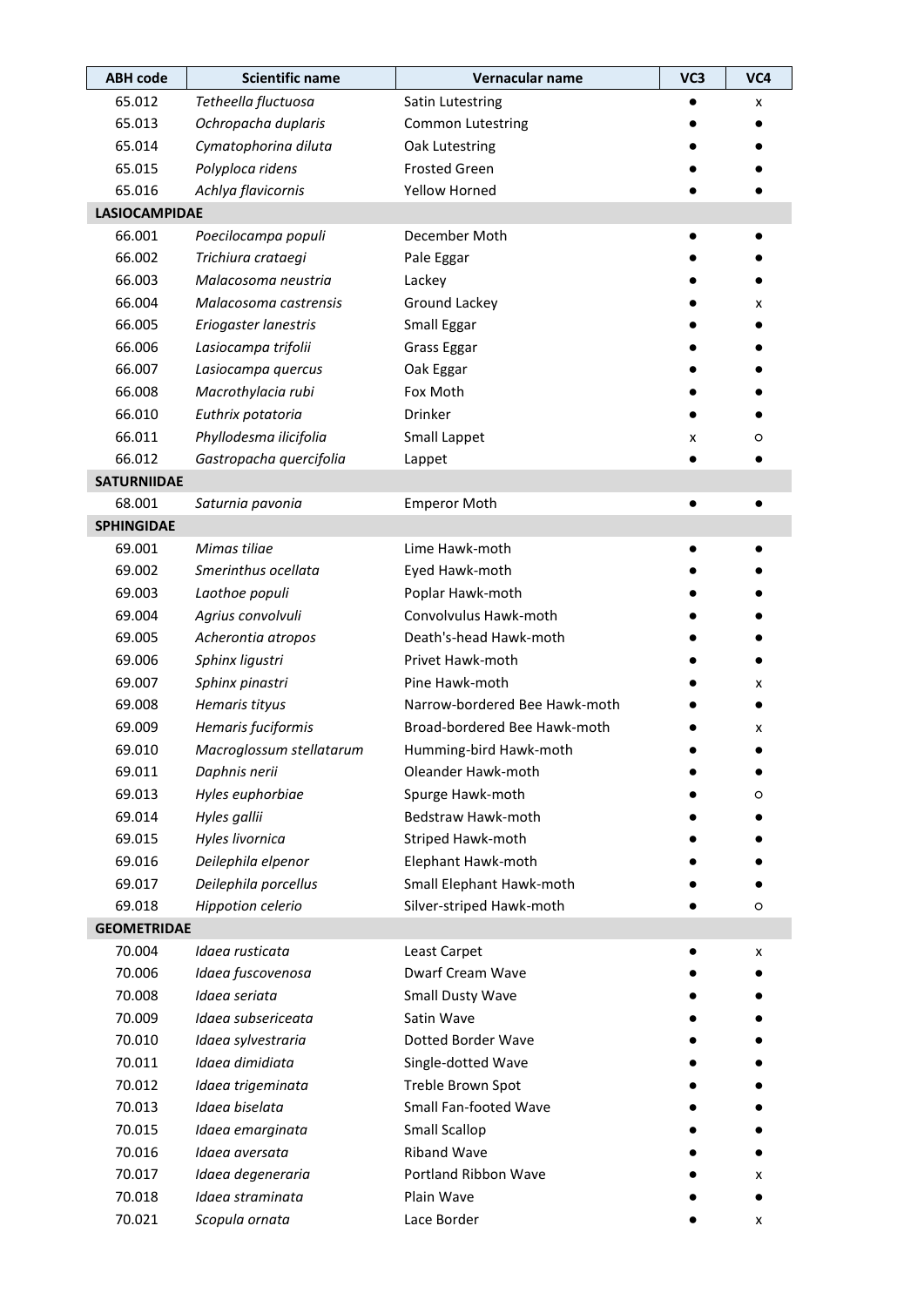| <b>ABH code</b> | <b>Scientific name</b>    | Vernacular name              | VC3 | VC4 |
|-----------------|---------------------------|------------------------------|-----|-----|
| 70.022          | Scopula rubiginata        | Tawny Wave                   |     | x   |
| 70.023          | Scopula marginepunctata   | Mullein Wave                 |     |     |
| 70.024          | Scopula imitaria          | Small Blood-vein             |     |     |
| 70.025          | Scopula immutata          | Lesser Cream Wave            |     |     |
| 70.026          | Scopula ternata           | Smoky Wave                   |     |     |
| 70.027          | Scopula floslactata       | Cream Wave                   |     |     |
| 70.028          | Scopula emutaria          | Rosy Wave                    |     | x   |
| 70.029          | Timandra comae            | Blood-Vein                   |     |     |
| 70.030          | Cyclophora pendularia     | Dingy Mocha                  | O   |     |
| 70.031          | Cyclophora annularia      | Mocha                        |     | x   |
| 70.032          | Cyclophora albipunctata   | <b>Birch Mocha</b>           |     |     |
| 70.033          | Cyclophora puppillaria    | Blair's Mocha                |     |     |
| 70.034          | Cyclophora ruficiliaria   | Jersey Mocha                 |     | x   |
| 70.035          | Cyclophora porata         | False Mocha                  |     |     |
| 70.036          | Cyclophora punctaria      | Maiden's Blush               |     |     |
| 70.037          | Cyclophora linearia       | Clay Triple-lines            |     |     |
| 70.038          | Rhodometra sacraria       | Vestal                       |     |     |
| 70.039          | Phibalapteryx virgata     | <b>Oblique Striped</b>       |     | x   |
| 70.040          | Scotopteryx mucronata     | Lead Belle                   |     |     |
| 70.041          | Scotopteryx luridata      | <b>July Belle</b>            |     |     |
| 70.042          | Scotopteryx peribolata    | Spanish Carpet               |     | O   |
| 70.043          | Scotopteryx bipunctaria   | <b>Chalk Carpet</b>          |     | O   |
| 70.045          | Scotopteryx chenopodiata  | Shaded Broad-bar             |     |     |
| 70.046          | Orthonama vittata         | <b>Oblique Carpet</b>        |     |     |
| 70.047          | Nycterosea obstipata      | Gem                          |     |     |
| 70.049          | Xanthorhoe fluctuata      | Garden Carpet                |     |     |
| 70.051          | Xanthorhoe spadicearia    | Red Twin-spot Carpet         |     |     |
| 70.052          | Xanthorhoe ferrugata      | Dark-barred Twin-spot Carpet |     |     |
| 70.053          | Xanthorhoe designata      | <b>Flame Carpet</b>          |     |     |
| 70.054          | Xanthorhoe montanata      | Silver-ground Carpet         |     |     |
| 70.056          | Catarhoe cuculata         | Royal Mantle                 |     |     |
| 70.057          | Catarhoe rubidata         | <b>Ruddy Carpet</b>          |     |     |
| 70.058          | Costaconvexa polygrammata | Many-lined                   |     | x   |
| 70.059          | Camptogramma bilineata    | <b>Yellow Shell</b>          |     |     |
| 70.060          | Epirrhoe tristata         | Small Argent & Sable         |     |     |
| 70.061          | Epirrhoe alternata        | Common Carpet                |     |     |
| 70.062          | Epirrhoe rivata           | <b>Wood Carpet</b>           |     |     |
| 70.063          | Epirrhoe galiata          | Galium Carpet                |     |     |
| 70.064          | Euphyia biangulata        | Cloaked Carpet               |     |     |
| 70.065          | Euphyia unangulata        | Sharp-angled Carpet          |     |     |
| 70.066          | Earophila badiata         | Shoulder Stripe              |     |     |
| 70.067          | Anticlea derivata         | Streamer                     |     |     |
| 70.068          | Mesoleuca albicillata     | <b>Beautiful Carpet</b>      |     |     |
| 70.069          | Pelurga comitata          | Dark Spinach                 |     |     |
| 70.070          | Larentia clavaria         | Mallow                       |     |     |
| 70.074          | Hydriomena furcata        | July Highflier               |     |     |
| 70.075          | Hydriomena impluviata     | May Highflier                |     |     |
| 70.076          | Hydriomena ruberata       | Ruddy Highflier              |     |     |
| 70.077          | Pennithera firmata        | Pine Carpet                  |     |     |
| 70.079          | Thera britannica          | <b>Spruce Carpet</b>         |     |     |
| 70.081          | Thera obeliscata          | <b>Grey Pine Carpet</b>      |     |     |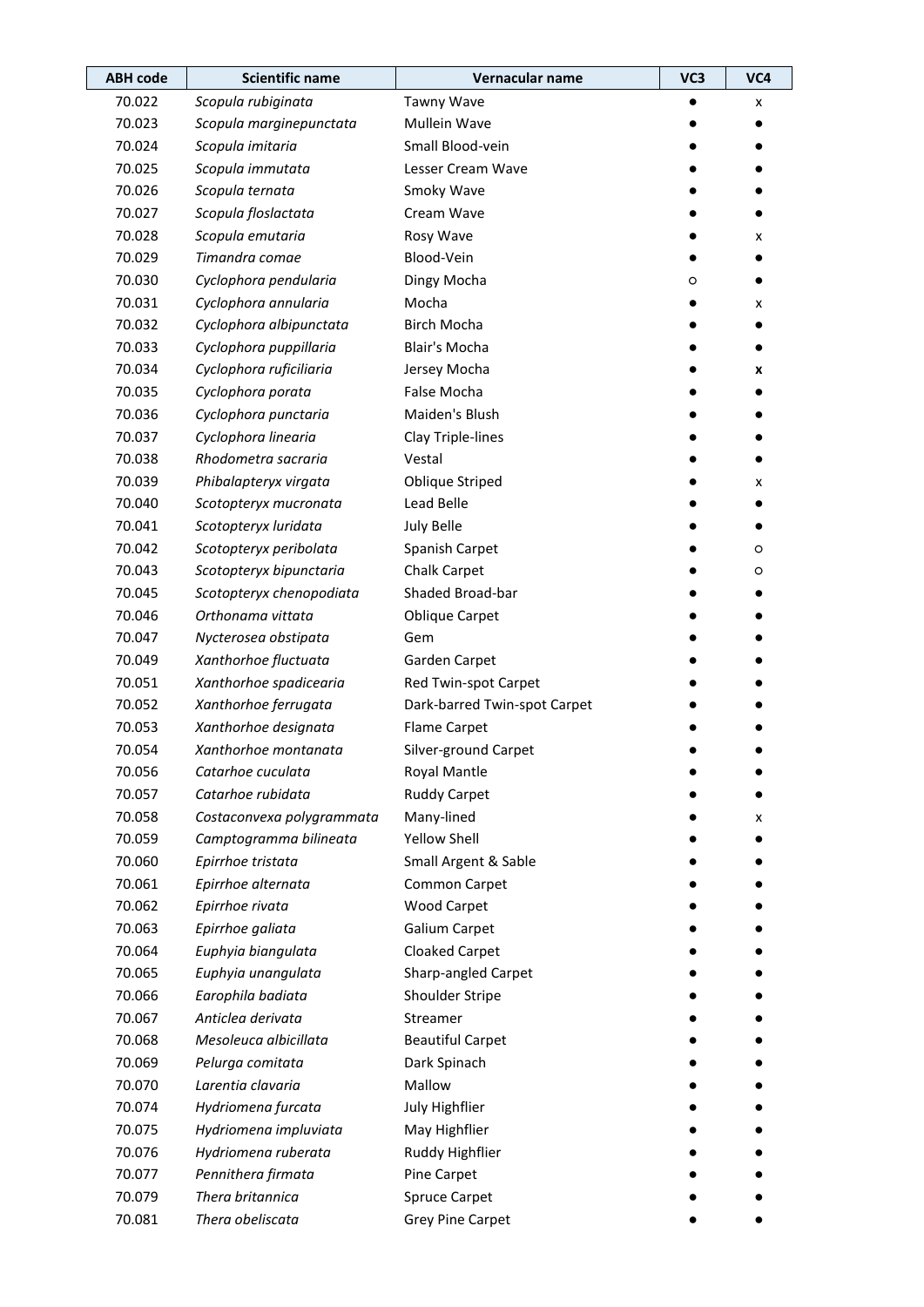| <b>ABH</b> code | <b>Scientific name</b>    | Vernacular name                 | VC3 | VC4 |
|-----------------|---------------------------|---------------------------------|-----|-----|
| 70.083          | Thera cupressata          | <b>Cypress Carpet</b>           |     |     |
| 70.084          | Plemyria rubiginata       | <b>Blue-bordered Carpet</b>     |     |     |
| 70.085          | Cidaria fulvata           | <b>Barred Yellow</b>            |     |     |
| 70.086          | Electrophaes corylata     | <b>Broken-barred Carpet</b>     |     |     |
| 70.087          | Cosmorhoe ocellata        | Purple Bar                      |     |     |
| 70.089          | Eulithis prunata          | Phoenix                         |     |     |
| 70.090          | Eulithis testata          | Chevron                         |     |     |
| 70.091          | Eulithis populata         | Northern Spinach                |     |     |
| 70.092          | Eulithis mellinata        | Spinach                         |     |     |
| 70.093          | Gandaritis pyraliata      | <b>Barred Straw</b>             |     |     |
| 70.094          | Ecliptopera silaceata     | <b>Small Phoenix</b>            |     |     |
| 70.095          | Chloroclysta siterata     | Red-Green Carpet                |     |     |
| 70.096          | Chloroclysta miata        | Autumn Green Carpet             |     |     |
| 70.097          | Dysstroma truncata        | <b>Common Marbled Carpet</b>    |     |     |
| 70.098          | Dysstroma citrata         | Dark Marbled Carpet             |     |     |
| 70.099          | Colostygia olivata        | Beech-green Carpet              |     |     |
| 70.100          | Colostygia pectinataria   | <b>Green Carpet</b>             |     |     |
| 70.101          | Colostygia multistrigaria | <b>Mottled Grey</b>             |     |     |
| 70.102          | Coenotephria salicata     | <b>Striped Twin-spot Carpet</b> |     | O   |
| 70.103          | Lampropteryx suffumata    | <b>Water Carpet</b>             |     |     |
| 70.104          | Lampropteryx otregiata    | Devon Carpet                    |     |     |
| 70.105          | Operophtera fagata        | Northern Winter Moth            |     |     |
| 70.106          | Operophtera brumata       | Winter Moth                     |     |     |
| 70.107          | Epirrita dilutata         | November Moth                   |     |     |
| 70.108          | Epirrita christyi         | Pale November Moth              |     |     |
| 70.109          | Epirrita autumnata        | <b>Autumnal Moth</b>            |     |     |
| 70.111          | Asthena albulata          | Small White Wave                |     |     |
| 70.112          | Euchoeca nebulata         | Dingy Shell                     |     |     |
| 70.113          | Hydrelia sylvata          | <b>Waved Carpet</b>             |     |     |
| 70.114          | Hydrelia flammeolaria     | Small Yellow Wave               |     |     |
| 70.115          | Venusia cambrica          | Welsh Wave                      |     |     |
| 70.116          | Venusia blomeri           | <b>Blomer's Rivulet</b>         |     |     |
| 70.120          | Rheumaptera hastata       | Argent & Sable                  |     |     |
| 70.121          | Hydria undulata           | <b>Scallop Shell</b>            |     |     |
| 70.122          | Hydria cervinalis         | <b>Scarce Tissue</b>            | O   | O   |
| 70.123          | Triphosa dubitata         | <b>Tissue</b>                   |     |     |
| 70.124          | Pareulype berberata       | <b>Barberry Carpet</b>          | O   | x   |
| 70.126          | Horisme vitalbata         | Small Waved Umber               |     |     |
| 70.127          | Horisme tersata           | Fern                            |     |     |
| 70.128          | Melanthia procellata      | Pretty Chalk Carpet             |     |     |
| 70.130          | Odezia atrata             | <b>Chimney Sweeper</b>          |     |     |
| 70.131          | Mesotype didymata         | Twin-spot Carpet                |     |     |
| 70.132          | Perizoma affinitata       | Rivulet                         |     |     |
| 70.133          | Perizoma alchemillata     | <b>Small Rivulet</b>            |     |     |
| 70.134          | Perizoma bifaciata        | <b>Barred Rivulet</b>           |     |     |
| 70.136          | Perizoma blandiata        | <b>Pretty Pinion</b>            |     | x   |
| 70.137          | Perizoma albulata         | <b>Grass Rivulet</b>            |     |     |
| 70.138          | Perizoma flavofasciata    | Sandy Carpet                    |     |     |
| 70.139          | Martania taeniata         | <b>Barred Carpet</b>            |     |     |
| 70.141          | Gymnoscelis rufifasciata  | Double-striped Pug              |     |     |
| 70.142          | Chloroclystis v-ata       | V-Pug                           |     |     |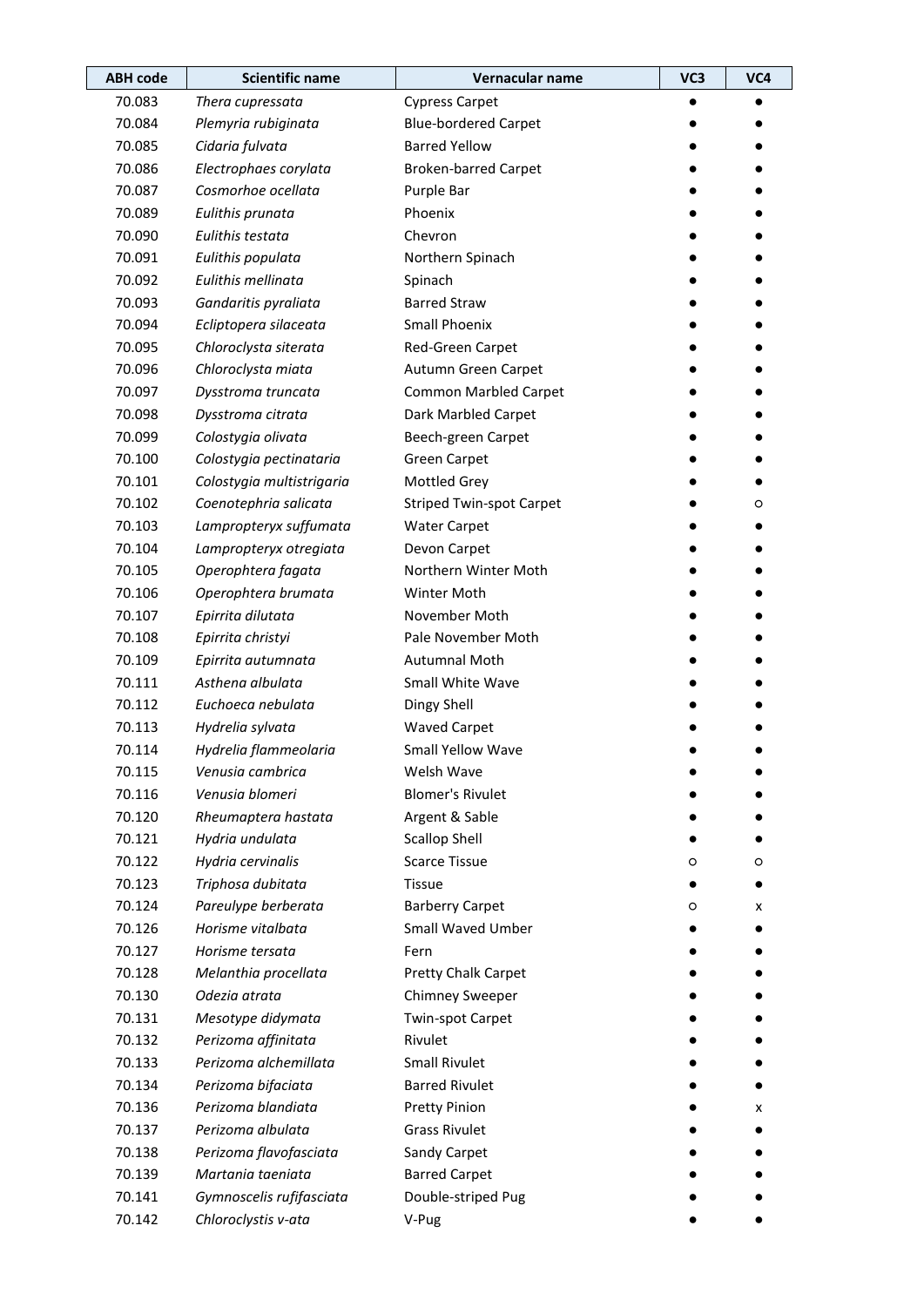| <b>ABH code</b> | <b>Scientific name</b>    | Vernacular name             | VC3 | VC4 |
|-----------------|---------------------------|-----------------------------|-----|-----|
| 70.143          | Pasiphila chloerata       | Sloe Pug                    |     | x   |
| 70.144          | Pasiphila rectangulata    | <b>Green Pug</b>            |     |     |
| 70.145          | Pasiphila debiliata       | <b>Bilberry Pug</b>         |     |     |
| 70.146          | Eupithecia haworthiata    | Haworth's Pug               |     |     |
| 70.147          | Eupithecia tenuiata       | Slender Pug                 |     |     |
| 70.148          | Eupithecia inturbata      | Maple Pug                   |     |     |
| 70.149          | Eupithecia abietaria      | Cloaked Pug                 |     | x   |
| 70.150          | Eupithecia linariata      | <b>Toadflax Pug</b>         |     |     |
| 70.151          | Eupithecia pulchellata    | <b>Foxglove Pug</b>         |     |     |
| 70.152          | Eupithecia ultimaria      | Channel Islands Pug         |     | x   |
| 70.153          | Eupithecia plumbeolata    | Lead-coloured Pug           |     |     |
| 70.155          | Eupithecia venosata       | <b>Netted Pug</b>           |     |     |
| 70.156          | Eupithecia abbreviata     | <b>Brindled Pug</b>         |     |     |
| 70.157          | Eupithecia dodoneata      | Oak-tree Pug                |     |     |
| 70.158          | Eupithecia pusillata      | Juniper Pug                 |     | x   |
| 70.159          | Eupithecia phoeniceata    | <b>Cypress Pug</b>          |     |     |
| 70.160          | Eupithecia tripunctaria   | White-spotted Pug           |     |     |
| 70.161          | Eupithecia virgaureata    | Golden-rod Pug              |     |     |
| 70.162          | Eupithecia tantillaria    | Dwarf Pug                   |     |     |
| 70.163          | Eupithecia lariciata      | Larch Pug                   |     |     |
| 70.165          | Eupithecia pimpinellata   | <b>Pimpinel Pug</b>         |     |     |
| 70.166          | Eupithecia simpliciata    | Plain Pug                   |     |     |
| 70.168          | Eupithecia nanata         | Narrow-winged Pug           |     |     |
| 70.169          | Eupithecia innotata       | Angle-barred Pug            |     |     |
| 70.170          | Eupithecia irriguata      | Marbled Pug                 |     |     |
| 70.171          | Eupithecia indigata       | <b>Ochreous Pug</b>         |     |     |
| 70.172          | Eupithecia distinctaria   | Thyme Pug                   | O   |     |
| 70.173          | Eupithecia centaureata    | Lime-speck Pug              |     |     |
| 70.175          | Eupithecia trisignaria    | Triple-spotted Pug          | O   | x   |
| 70.176          | Eupithecia intricata      | <b>Edinburgh Pug</b>        |     |     |
| 70.177          | Eupithecia satyrata       | Satyr Pug                   |     |     |
| 70.179          | Eupithecia absinthiata    | Wormwood Pug                |     |     |
| 70.180          | Eupithecia expallidata    | <b>Bleached Pug</b>         |     |     |
| 70.181          | Eupithecia valerianata    | Valerian Pug                |     |     |
| 70.182          | Eupithecia assimilata     | <b>Currant Pug</b>          |     |     |
| 70.183          | Eupithecia vulgata        | Common Pug                  |     |     |
| 70.184          | Eupithecia exiguata       | Mottled Pug                 |     |     |
| 70.185          | Eupithecia denotata       | Campanula Pug               |     |     |
| 70.187          | Eupithecia icterata       | Tawny Speckled Pug          |     |     |
| 70.188          | Eupithecia succenturiata  | <b>Bordered Pug</b>         |     |     |
| 70.189          | Eupithecia subumbrata     | Shaded Pug                  |     |     |
| 70.190          | Eupithecia subfuscata     | <b>Grey Pug</b>             |     |     |
| 70.192          | Aplocera plagiata         | Treble-bar                  |     |     |
| 70.193          | Aplocera efformata        | Lesser Treble-bar           |     | x   |
| 70.195          | Chesias legatella         | <b>Streak</b>               |     |     |
| 70.196          | Chesias rufata            | Broom-tip                   |     | x   |
| 70.198          | Lobophora halterata       | Seraphim                    |     |     |
| 70.199          | Pterapherapteryx sexalata | Small Seraphim              |     |     |
| 70.200          | Acasis viretata           | Yellow-barred Brindle       |     |     |
| 70.201          | Trichopteryx polycommata  | <b>Barred Tooth-striped</b> | O   | O   |
| 70.202          | Trichopteryx carpinata    | Early Tooth-striped         |     |     |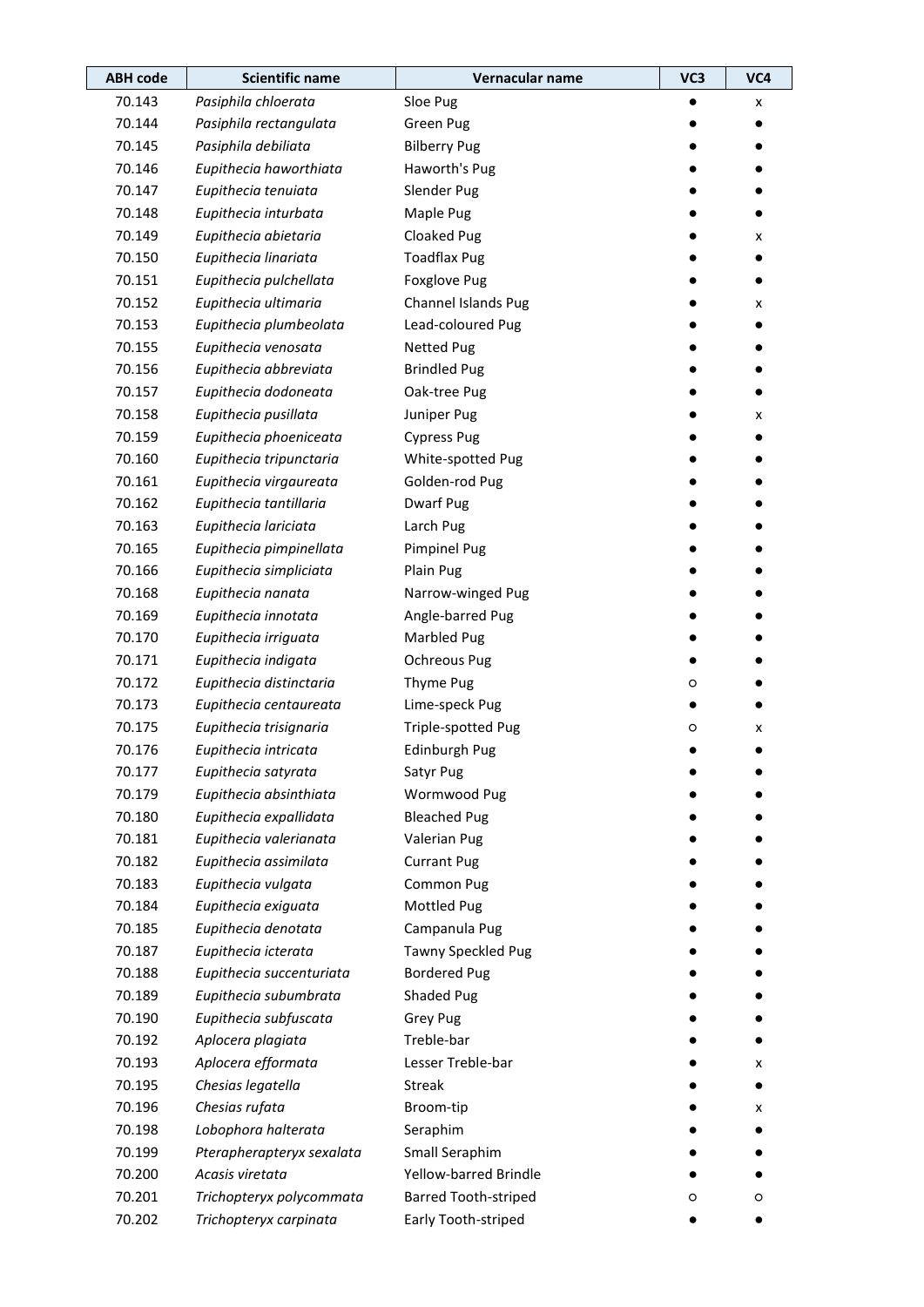| <b>ABH code</b> | <b>Scientific name</b>      | Vernacular name              | VC3 | VC4 |
|-----------------|-----------------------------|------------------------------|-----|-----|
| 70.203          | Archiearis parthenias       | <b>Orange Underwing</b>      |     |     |
| 70.205          | Abraxas grossulariata       | Magpie                       |     |     |
| 70.206          | Abraxas sylvata             | <b>Clouded Magpie</b>        |     |     |
| 70.207          | Lomaspilis marginata        | Clouded Border               |     |     |
| 70.208          | Ligdia adustata             | <b>Scorched Carpet</b>       |     |     |
| 70.209          | Stegania cararia            | <b>Ringed Border</b>         |     | x   |
| 70.211          | Macaria notata              | Peacock Moth                 |     | O   |
| 70.212          | Macaria alternata           | Sharp-angled Peacock         |     |     |
| 70.214          | Macaria liturata            | Tawny-barred Angle           |     |     |
| 70.215          | Macaria wauaria             | V-Moth                       |     |     |
| 70.217          | Macaria brunneata           | Rannoch Looper               |     |     |
| 70.218          | Chiasmia clathrata          | Latticed Heath               |     |     |
| 70.221          | Cepphis advenaria           | Little Thorn                 |     | x   |
| 70.222          | Petrophora chlorosata       | <b>Brown Silver-line</b>     |     |     |
| 70.223          | Plagodis pulveraria         | <b>Barred Umber</b>          |     |     |
| 70.224          | Plagodis dolabraria         | <b>Scorched Wing</b>         |     |     |
| 70.225          | Pachycnemia hippocastanaria | Horse Chestnut               |     |     |
| 70.226          | Opisthograptis luteolata    | <b>Brimstone Moth</b>        |     |     |
| 70.227          | Epione repandaria           | <b>Bordered Beauty</b>       |     |     |
| 70.229          | Pseudopanthera macularia    | Speckled Yellow              |     |     |
| 70.230          | Angerona prunaria           | Orange Moth                  |     |     |
| 70.231          | Apeira syringaria           | Lilac Beauty                 |     |     |
| 70.232          | Ennomos autumnaria          | Large Thorn                  |     |     |
| 70.233          | Ennomos quercinaria         | <b>August Thorn</b>          |     |     |
| 70.235          | Ennomos fuscantaria         | Dusky Thorn                  |     |     |
| 70.236          | Ennomos erosaria            | September Thorn              |     |     |
| 70.237          | Selenia dentaria            | Early Thorn                  |     |     |
| 70.238          | Selenia lunularia           | Lunar Thorn                  |     |     |
| 70.239          | Selenia tetralunaria        | Purple Thorn                 |     |     |
| 70.240          | Odontopera bidentata        | <b>Scalloped Hazel</b>       |     |     |
| 70.241          | Crocallis elinguaria        | Scalloped Oak                |     |     |
| 70.242          | Crocallis dardoinaria       | Dusky Scalloped Oak          |     | х   |
| 70.243          | Ourapteryx sambucaria       | Swallow-tailed Moth          |     |     |
| 70.244          | Colotois pennaria           | <b>Feathered Thorn</b>       |     |     |
| 70.245          | Alsophila aescularia        | March Moth                   |     |     |
| 70.246          | Apocheima hispidaria        | <b>Small Brindled Beauty</b> |     |     |
| 70.247          | Phigalia pilosaria          | Pale Brindled Beauty         |     |     |
| 70.248          | Lycia hirtaria              | <b>Brindled Beauty</b>       |     |     |
| 70.251          | <b>Biston strataria</b>     | Oak Beauty                   |     |     |
| 70.252          | <b>Biston betularia</b>     | Peppered Moth                |     |     |
| 70.253          | Agriopis leucophaearia      | <b>Spring Usher</b>          |     |     |
| 70.254          | Agriopis aurantiaria        | <b>Scarce Umber</b>          |     |     |
| 70.255          | Agriopis marginaria         | Dotted Border                |     |     |
| 70.256          | Erannis defoliaria          | Mottled Umber                |     |     |
| 70.257          | Menophra abruptaria         | <b>Waved Umber</b>           |     |     |
| 70.258          | Peribatodes rhomboidaria    | <b>Willow Beauty</b>         |     |     |
| 70.264          | Deileptenia ribeata         | Satin Beauty                 |     |     |
| 70.265          | Alcis repandata             | <b>Mottled Beauty</b>        |     |     |
| 70.266          | Alcis jubata                | <b>Dotted Carpet</b>         |     |     |
| 70.270          | Ectropis crepuscularia      | Engrailed                    |     |     |
| 70.272          | Paradarisa consonaria       | Square Spot                  |     |     |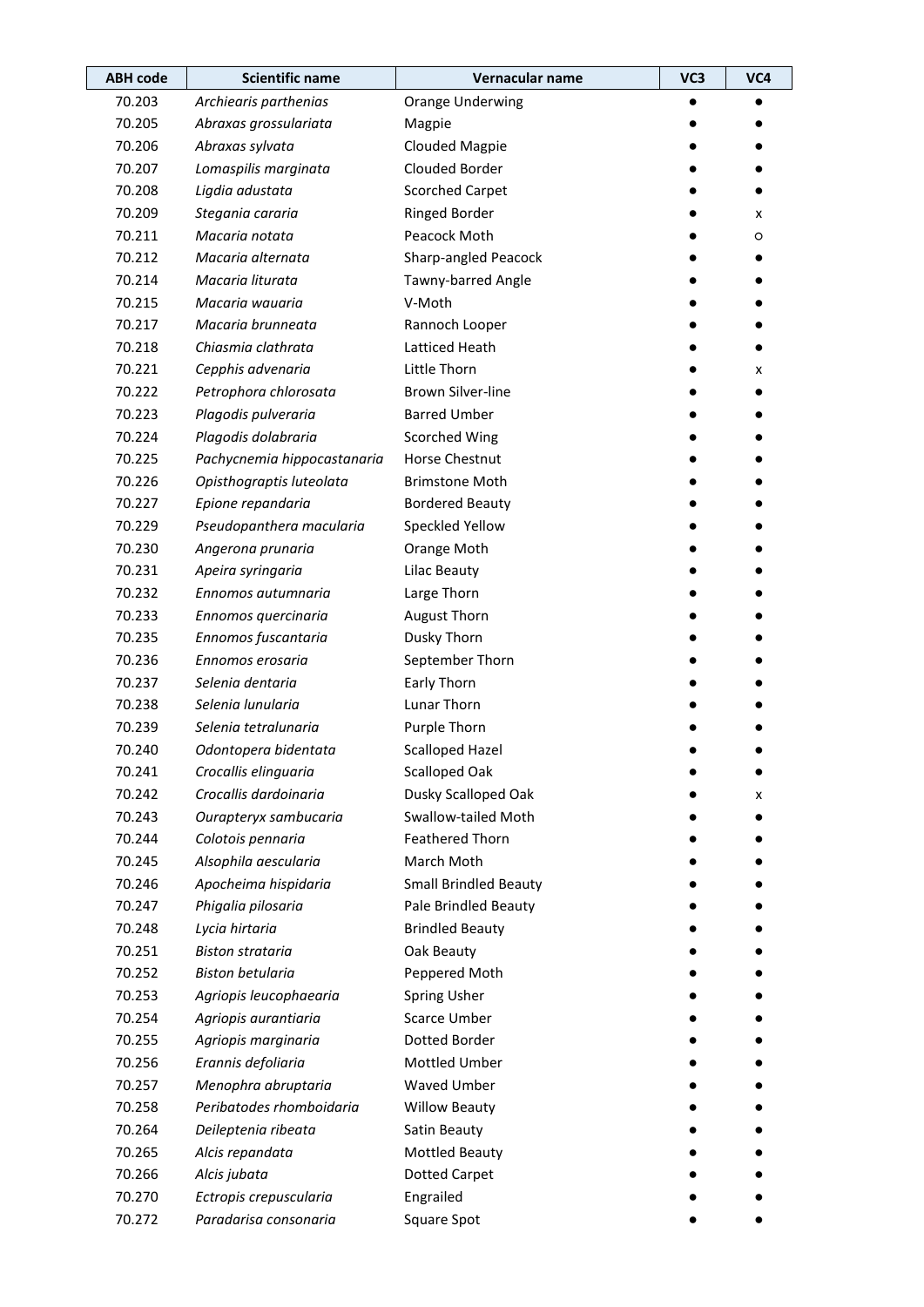| <b>ABH</b> code     | <b>Scientific name</b>    | Vernacular name                 | VC3 | VC4 |
|---------------------|---------------------------|---------------------------------|-----|-----|
| 70.273              | Parectropis similaria     | <b>Brindled White-spot</b>      |     |     |
| 70.274              | Aethalura punctulata      | Grey Birch                      |     |     |
| 70.275              | Ematurga atomaria         | Common Heath                    |     |     |
| 70.276              | <b>Bupalus piniaria</b>   | <b>Bordered White</b>           |     |     |
| 70.277              | Cabera pusaria            | Common White Wave               |     |     |
| 70.278              | Cabera exanthemata        | Common Wave                     |     |     |
| 70.279              | Lomographa bimaculata     | White-pinion Spotted            |     |     |
| 70.280              | Lomographa temerata       | <b>Clouded Silver</b>           |     |     |
| 70.282              | Theria primaria           | Early Moth                      |     |     |
| 70.283              | Campaea margaritaria      | Light Emerald                   |     |     |
| 70.284              | Hylaea fasciaria          | <b>Barred Red</b>               |     |     |
| 70.287              | Charissa obscurata        | Annulet                         |     |     |
| 70.288              | Cleorodes lichenaria      | <b>Brussels Lace</b>            |     |     |
| 70.292              | Dyscia fagaria            | Grey Scalloped Bar              |     |     |
| 70.294              | Aspitates ochrearia       | <b>Yellow Belle</b>             |     |     |
| 70.295              | Perconia strigillaria     | <b>Grass Wave</b>               |     | x   |
| 70.297              | Pseudoterpna pruinata     | <b>Grass Emerald</b>            |     |     |
| 70.299              | Geometra papilionaria     | Large Emerald                   |     |     |
| 70.300              | Comibaena bajularia       | <b>Blotched Emerald</b>         |     |     |
| 70.302              | Hemistola chrysoprasaria  | <b>Small Emerald</b>            |     |     |
| 70.303              | Jodis lactearia           | Little Emerald                  |     |     |
| 70.305              | Hemithea aestivaria       | Common Emerald                  |     |     |
| 70.306              | Chlorissa viridata        | <b>Small Grass Emerald</b>      |     |     |
| <b>NOTODONTIDAE</b> |                           |                                 |     |     |
| 71.001              | Thaumetopoea processionea | Oak Processionary               |     | x   |
| 71.003              | Cerura vinula             | Puss Moth                       |     |     |
| 71.005              | Furcula furcula           | Sallow Kitten                   |     |     |
| 71.006              | Furcula bicuspis          | Alder Kitten                    |     |     |
| 71.007              | Furcula bifida            | Poplar Kitten                   |     |     |
| 71.009              | Stauropus fagi            | Lobster Moth                    |     |     |
| 71.010              | Drymonia dodonaea         | Marbled Brown                   |     |     |
| 71.011              | Drymonia ruficornis       | Lunar Marbled Brown             |     |     |
| 71.012              | Notodonta dromedarius     | <b>Iron Prominent</b>           |     |     |
| 71.013              | Notodonta ziczac          | Pebble Prominent                |     |     |
| 71.016              | Peridea anceps            | <b>Great Prominent</b>          |     |     |
| 71.017              | Pheosia tremula           | <b>Swallow Prominent</b>        |     |     |
| 71.018              | Pheosia gnoma             | <b>Lesser Swallow Prominent</b> |     |     |
| 71.019              | Leucodonta bicoloria      | White Prominent                 | O   | x   |
| 71.020              | Pterostoma palpina        | Pale Prominent                  |     |     |
| 71.021              | Ptilodon capucina         | <b>Coxcomb Prominent</b>        |     |     |
| 71.022              | Ptilodon cucullina        | <b>Maple Prominent</b>          |     |     |
| 71.023              | Odontosia carmelita       | <b>Scarce Prominent</b>         |     | x   |
| 71.024              | Ptilophora plumigera      | <b>Plumed Prominent</b>         | O   | x   |
| 71.025              | Phalera bucephala         | Buff-tip                        |     |     |
| 71.027              | Clostera curtula          | Chocolate-tip                   |     |     |
| 71.028              | Clostera pigra            | Small Chocolate-tip             |     | x   |
| <b>EREBIDAE</b>     |                           |                                 |     |     |
| 72.001              | Scoliopteryx libatrix     | Herald                          |     |     |
| 72.002              | Rivula sericealis         | <b>Straw Dot</b>                |     |     |
| 72.003              | Hypena proboscidalis      | Snout                           |     |     |
| 72.004              | Hypena rostralis          | <b>Buttoned Snout</b>           | O   | x   |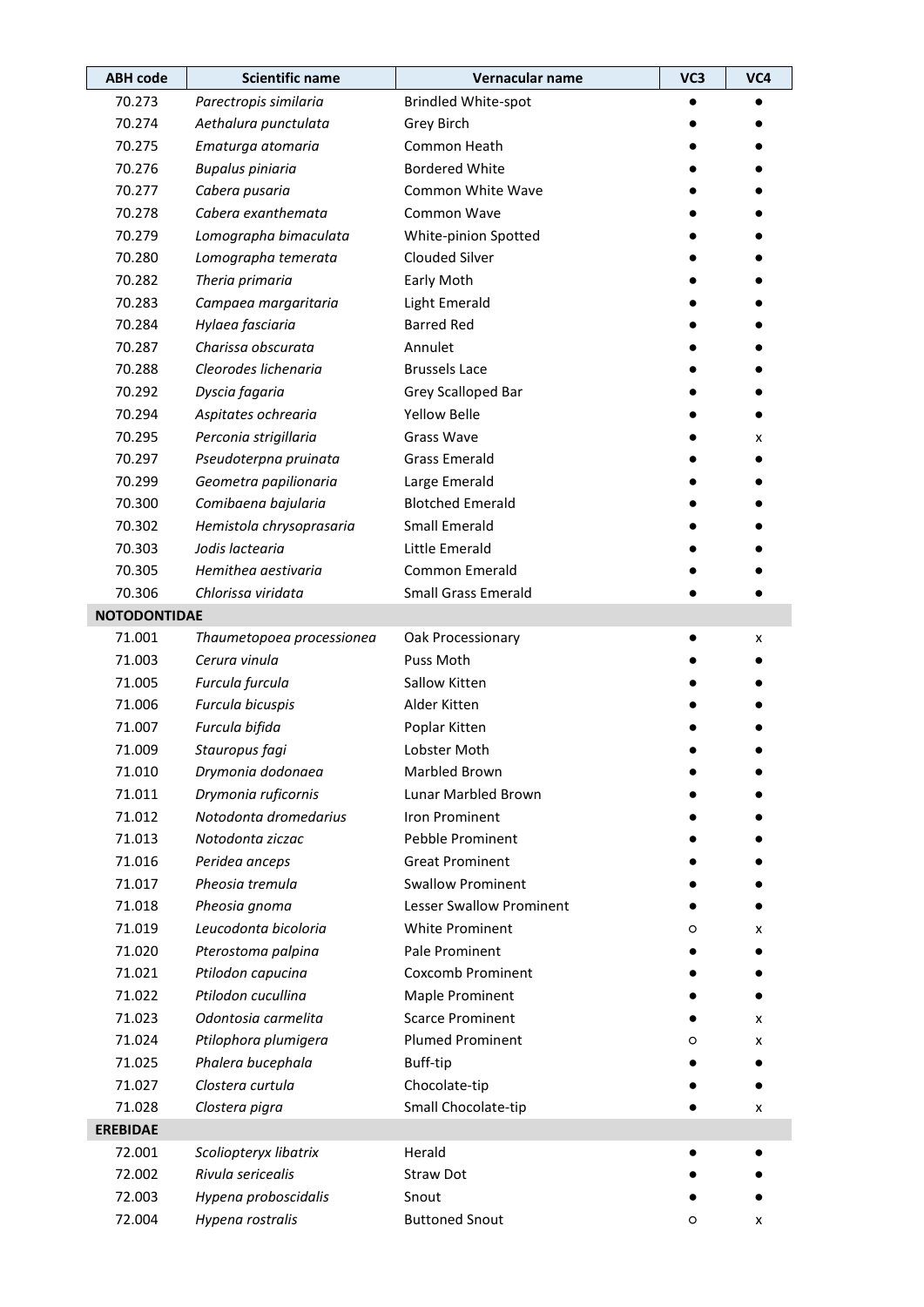| <b>ABH code</b> | <b>Scientific name</b>    | Vernacular name         | VC <sub>3</sub> | VC4 |
|-----------------|---------------------------|-------------------------|-----------------|-----|
| 72.005          | Hypena obesalis           | Paignton Snout          | O               | x   |
| 72.006          | Hypena obsitalis          | <b>Bloxworth Snout</b>  |                 | x   |
| 72.007          | Hypena crassalis          | <b>Beautiful Snout</b>  |                 |     |
| 72.009          | Leucoma salicis           | White Satin Moth        |                 |     |
| 72.010          | Lymantria monacha         | <b>Black Arches</b>     |                 |     |
| 72.011          | Lymantria dispar          | Gypsy Moth              |                 | x   |
| 72.012          | Euproctis chrysorrhoea    | Brown-tail              |                 |     |
| 72.013          | Euproctis similis         | Yellow-tail             |                 |     |
| 72.015          | Calliteara pudibunda      | Pale Tussock            |                 |     |
| 72.016          | Dicallomera fascelina     | Dark Tussock            |                 | x   |
| 72.017          | Orgyia antiqua            | Vapourer                |                 |     |
| 72.019          | Spilosoma lutea           | <b>Buff Ermine</b>      |                 |     |
| 72.020          | Spilosoma lubricipeda     | White Ermine            |                 |     |
| 72.021          | Spilosoma urticae         | <b>Water Ermine</b>     |                 |     |
| 72.022          | Diaphora mendica          | Muslin Moth             |                 |     |
| 72.023          | Diacrisia sannio          | Clouded Buff            |                 |     |
| 72.024          | Phragmatobia fuliginosa   | <b>Ruby Tiger</b>       |                 |     |
| 72.025          | Parasemia plantaginis     | Wood Tiger              |                 |     |
| 72.026          | Arctia caja               | Garden Tiger            |                 |     |
| 72.027          | Arctia villica            | Cream-spot Tiger        |                 |     |
| 72.029          | Callimorpha dominula      | <b>Scarlet Tiger</b>    |                 |     |
| 72.030          | Euplagia quadripunctaria  | Jersey Tiger            |                 |     |
| 72.031          | Tyria jacobaeae           | Cinnabar                |                 |     |
| 72.034          | Utetheisa pulchella       | Crimson Speckled        |                 |     |
| 72.035          | Miltochrista miniata      | Rosy Footman            |                 |     |
| 72.036          | Nudaria mundana           | Muslin Footman          |                 |     |
| 72.037          | Thumatha senex            | Round-winged Muslin     |                 |     |
| 72.038          | Cybosia mesomella         | Four-dotted Footman     |                 |     |
| 72.039          | Pelosia muscerda          | Dotted Footman          |                 | x   |
| 72.041          | Lithosia quadra           | Four-spotted Footman    |                 |     |
| 72.042          | Atolmis rubricollis       | Red-necked Footman      |                 |     |
| 72.043          | Eilema depressa           | <b>Buff Footman</b>     |                 |     |
| 72.044          | Eilema griseola           | Dingy Footman           |                 |     |
| 72.045          | Eilema lurideola          | Common Footman          |                 |     |
| 72.046          | Eilema complana           | Scarce Footman          |                 |     |
| 72.047          | Eilema caniola            | Hoary Footman           |                 |     |
| 72.049          | Eilema sororcula          | Orange Footman          |                 |     |
| 72.053          | Herminia tarsipennalis    | Fan-foot                |                 |     |
| 72.055          | Herminia grisealis        | Small Fan-foot          |                 |     |
| 72.060          | Hypenodes humidalis       | Marsh Oblique-barred    |                 | x   |
| 72.061          | Schrankia costaestrigalis | Pinion-streaked Snout   |                 |     |
| 72.062          | Schrankia taenialis       | White-line Snout        |                 |     |
| 72.063          | Lygephila pastinum        | Blackneck               |                 |     |
| 72.064          | Lygephila craccae         | <b>Scarce Blackneck</b> | O               |     |
| 72.065          | Tathorhynchus exsiccata   | Levant Blackneck        | O               | x   |
| 72.066          | Parascotia fuliginaria    | <b>Waved Black</b>      |                 | x   |
| 72.067          | Phytometra viridaria      | Small Purple-barred     |                 |     |
| 72.068          | Colobochyla salicalis     | Lesser Belle            |                 | x   |
| 72.069          | Laspeyria flexula         | Beautiful Hook-tip      |                 |     |
| 72.072          | Eublemma ostrina          | <b>Purple Marbled</b>   |                 | O   |
| 72.073          | Eublemma parva            | <b>Small Marbled</b>    |                 |     |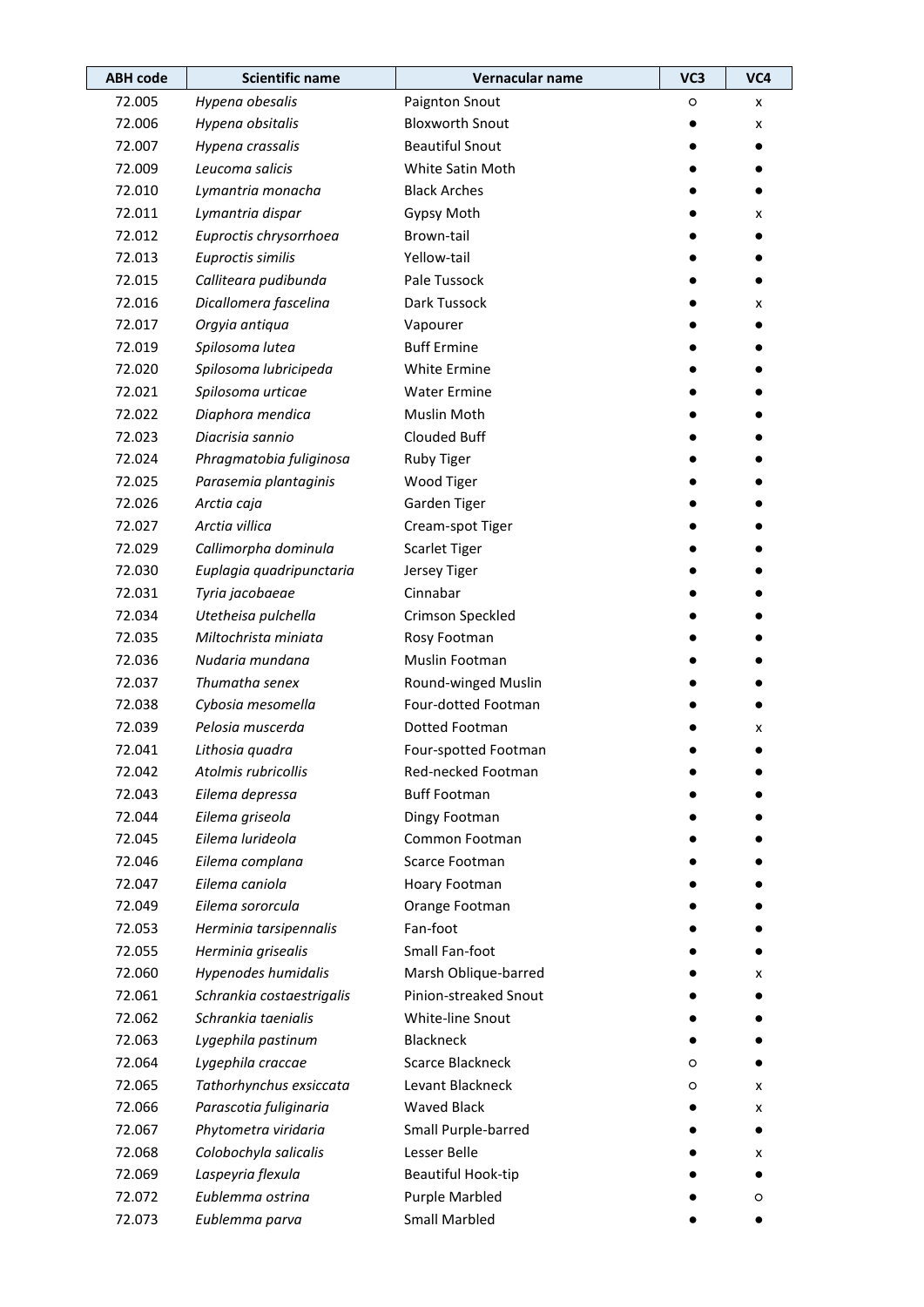| <b>ABH code</b>  | <b>Scientific name</b>    | Vernacular name                  | VC3     | VC4 |
|------------------|---------------------------|----------------------------------|---------|-----|
| 72.074           | Eublemma purpurina        | <b>Beautiful Marbled</b>         |         |     |
| 72.075           | Catocala nymphagoga       | Oak Yellow Underwing             |         | x   |
| 72.076           | Catocala fraxini          | Clifden Nonpareil                |         | O   |
| 72.078           | Catocala nupta            | <b>Red Underwing</b>             |         |     |
| 72.081           | Catocala sponsa           | Dark Crimson Underwing           |         | x   |
| 72.083           | Euclidia glyphica         | <b>Burnet Companion</b>          |         |     |
| 72.084           | Euclidia mi               | Mother Shipton                   |         |     |
| 72.087           | Dysgonia algira           | Passenger                        |         | x   |
| 72.088           | Grammodes stolida         | Geometrician                     | $\circ$ | x   |
| <b>NOCTUIDAE</b> |                           |                                  |         |     |
| 73.001           | Abrostola tripartita      | Spectacle                        |         |     |
| 73.002           | Abrostola triplasia       | Dark Spectacle                   |         |     |
| 73.003           | Trichoplusia ni           | Ni Moth                          |         |     |
| 73.004           | Thysanoplusia orichalcea  | <b>Slender Burnished Brass</b>   |         |     |
| 73.006           | Ctenoplusia accentifera   | Accent Gem                       |         | x   |
| 73.008           | Chrysodeixis chalcites    | Golden Twin-spot                 |         | x   |
| 73.009           | Chrysodeixis acuta        | Tunbridge Wells Gem              |         | x   |
| 73.010           | Macdunnoughia confusa     | Dewick's Plusia                  |         | x   |
| 73.011           | Diachrysia chryson        | <b>Scarce Burnished Brass</b>    | O       | x   |
| 73.012           | Diachrysia chrysitis      | <b>Burnished Brass</b>           |         |     |
| 73.014           | Polychrysia moneta        | Golden Plusia                    |         |     |
| 73.015           | Autographa gamma          | Silver Y                         |         |     |
| 73.016           | Autographa pulchrina      | <b>Beautiful Golden Y</b>        |         |     |
| 73.017           | Autographa jota           | Plain Golden Y                   |         |     |
| 73.019           | Megalographa biloba       | Stephens' Gem                    | O       | x   |
| 73.021           | Syngrapha interrogationis | <b>Scarce Silver Y</b>           |         | x   |
| 73.022           | Plusia festucae           | Gold Spot                        |         |     |
| 73.024           | Deltote pygarga           | Marbled White Spot               |         |     |
| 73.026           | Deltote uncula            | Silver Hook                      |         |     |
| 73.028           | Acontia lucida            | Pale Shoulder                    |         | x   |
| 73.029           | Acontia trabealis         | Spotted Sulphur                  | O       | x   |
| 73.031           | Tyta luctuosa             | Four-spotted                     |         |     |
| 73.032           | Colocasia coryli          | Nut-tree Tussock                 |         |     |
| 73.033           | Diloba caeruleocephala    | Figure of Eight                  |         |     |
| 73.034           | Moma alpium               | Scarce Merveille du Jour         | O       |     |
| 73.035           | Simyra albovenosa         | Reed Dagger or Powdered Wainscot | O       | x   |
| 73.036           | Acronicta alni            | Alder Moth                       |         |     |
| 73.037           | Acronicta tridens         | Dark Dagger                      |         |     |
| 73.038           | Acronicta psi             | <b>Grey Dagger</b>               |         |     |
| 73.039           | Acronicta aceris          | Sycamore                         |         |     |
| 73.040           | Acronicta leporina        | Miller                           |         |     |
| 73.045           | Acronicta rumicis         | <b>Knot Grass</b>                |         |     |
| 73.046           | Subacronicta megacephala  | Poplar Grey                      |         |     |
| 73.047           | Craniophora ligustri      | Coronet                          |         |     |
| 73.048           | Panemeria tenebrata       | <b>Small Yellow Underwing</b>    |         |     |
| 73.049           | Synthymia fixa            | Goldwing                         | $\circ$ | x   |
| 73.050           | Cucullia absinthii        | Wormwood                         |         |     |
| 73.051           | Cucullia artemisiae       | Scarce Wormwood                  | O       | x   |
| 73.052           | Cucullia umbratica        | Shark                            |         |     |
| 73.053           | Cucullia chamomillae      | Chamomile Shark                  |         |     |
| 73.058           | Cucullia verbasci         | Mullein                          |         |     |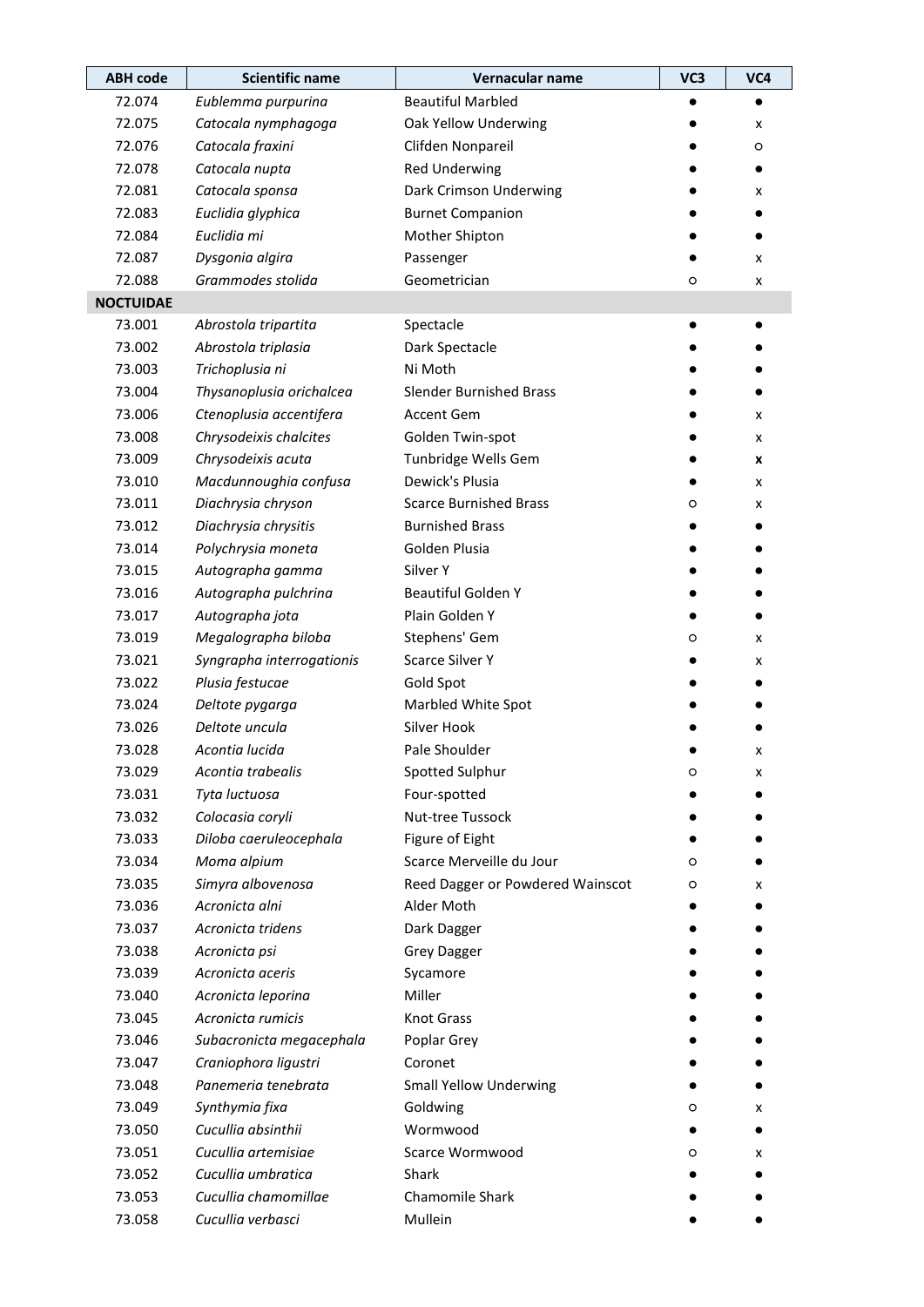| <b>ABH</b> code | <b>Scientific name</b>   | Vernacular name                                | VC3 | VC4 |
|-----------------|--------------------------|------------------------------------------------|-----|-----|
| 73.061          | Stilbia anomala          | Anomalous                                      |     |     |
| 73.062          | Amphipyra pyramidea      | <b>Copper Underwing</b>                        |     |     |
| 73.063          | Amphipyra berbera        | Svensson's Copper Underwing                    |     |     |
| 73.064          | Amphipyra tragopoginis   | Mouse Moth                                     |     |     |
| 73.065          | Asteroscopus sphinx      | Sprawler                                       |     |     |
| 73.068          | Allophyes oxyacanthae    | Green-brindled Crescent                        |     |     |
| 73.069          | Xylocampa areola         | Early Grey                                     |     |     |
| 73.070          | Pyrrhia umbra            | <b>Bordered Sallow</b>                         |     |     |
| 73.071          | Protoschinia scutosa     | <b>Spotted Clover</b>                          | O   | x   |
| 73.074          | Heliothis peltigera      | <b>Bordered Straw</b>                          |     |     |
| 73.075          | Heliothis nubigera       | <b>Eastern Bordered Straw</b>                  |     | x   |
| 73.076          | Helicoverpa armigera     | Scarce Bordered Straw or Old World<br>Bollworm |     |     |
| 73.082          | Cryphia algae            | Tree-lichen Beauty                             |     | x   |
| 73.084          | Bryophila domestica      | <b>Marbled Beauty</b>                          |     |     |
| 73.085          | Nyctobrya muralis        | <b>Marbled Green</b>                           |     |     |
| 73.086          | Pseudeustrotia candidula | Shining Marbled                                |     | x   |
| 73.087          | Spodoptera exigua        | <b>Small Mottled Willow</b>                    |     |     |
| 73.092          | Caradrina morpheus       | <b>Mottled Rustic</b>                          |     |     |
| 73.093          | Caradrina kadenii        | Clancy's Rustic                                |     |     |
| 73.095          | Caradrina clavipalpis    | Pale Mottled Willow                            |     |     |
| 73.096          | Hoplodrina octogenaria   | Uncertain                                      |     |     |
| 73.097          | Hoplodrina blanda        | Rustic                                         |     |     |
| 73.099          | Hoplodrina ambigua       | Vine's Rustic                                  |     |     |
| 73.100          | Chilodes maritima        | Silky Wainscot                                 |     |     |
| 73.101          | Charanyca trigrammica    | <b>Treble Lines</b>                            |     |     |
| 73.102          | Rusina ferruginea        | <b>Brown Rustic</b>                            |     |     |
| 73.104          | Athetis hospes           | Porter's Rustic                                |     | x   |
| 73.105          | Dypterygia scabriuscula  | Bird's Wing                                    |     |     |
| 73.106          | Trachea atriplicis       | Orache Moth                                    |     | x   |
| 73.107          | Mormo maura              | Old Lady                                       |     |     |
| 73.109          | Thalpophila matura       | <b>Straw Underwing</b>                         |     |     |
| 73.113          | Phlogophora meticulosa   | Angle Shades                                   |     |     |
| 73.114          | Euplexia lucipara        | Small Angle Shades                             |     |     |
| 73.118          | Celaena haworthii        | Haworth's Minor                                |     | x   |
| 73.119          | Helotropha leucostigma   | Crescent                                       |     |     |
| 73.120          | Eremobia ochroleuca      | Dusky Sallow                                   |     | x   |
| 73.121          | Gortyna flavago          | <b>Frosted Orange</b>                          |     |     |
| 73.123          | Hydraecia micacea        | Rosy Rustic                                    |     |     |
| 73.124          | Hydraecia petasitis      | Butterbur                                      | x   |     |
| 73.126          | Amphipoea fucosa         | Saltern Ear                                    |     |     |
| 73.127          | Amphipoea lucens         | Large Ear                                      |     |     |
| 73.128          | Amphipoea oculea         | Ear Moth                                       |     |     |
| 73.130          | Luperina dumerilii       | <b>Dumeril's Rustic</b>                        | O   | x   |
| 73.131          | Luperina testacea        | <b>Flounced Rustic</b>                         |     |     |
| 73.133          | Fabula zollikoferi       | <b>Scarce Arches</b>                           | x   | O   |
| 73.134          | Rhizedra lutosa          | Large Wainscot                                 |     |     |
| 73.136          | Nonagria typhae          | <b>Bulrush Wainscot</b>                        |     |     |
| 73.137          | Arenostola phragmitidis  | Fen Wainscot                                   |     |     |
| 73.139          | Lenisa geminipuncta      | Twin-spotted Wainscot                          |     |     |
| 73.141          | Archanara dissoluta      | Brown-veined Wainscot                          |     |     |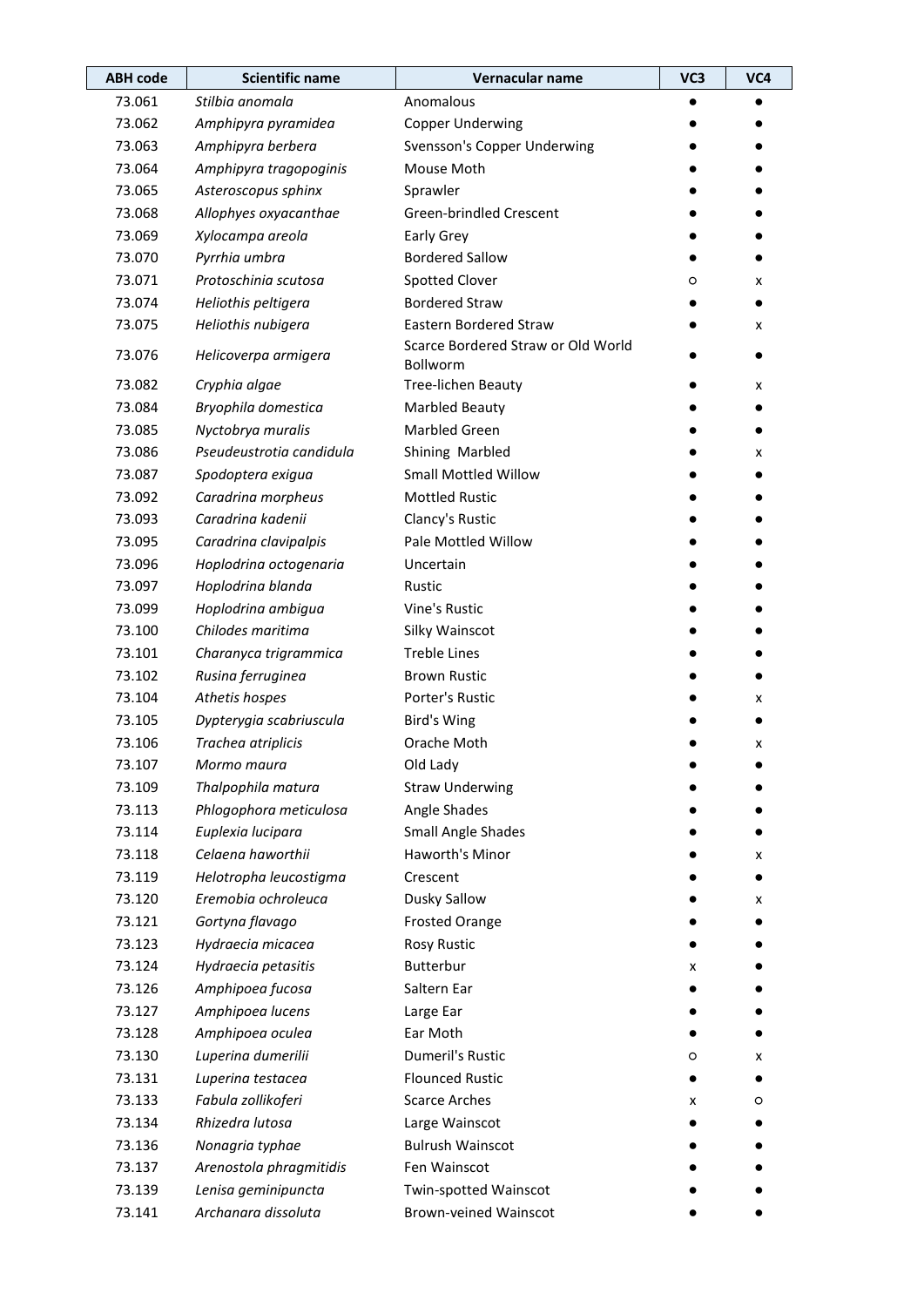| <b>ABH</b> code | <b>Scientific name</b>  | Vernacular name              | VC <sub>3</sub> | VC4 |
|-----------------|-------------------------|------------------------------|-----------------|-----|
| 73.142          | Coenobia rufa           | <b>Small Rufous</b>          |                 |     |
| 73.144          | Denticucullus pygmina   | Small Wainscot               |                 |     |
| 73.145          | Photedes fluxa          | Mere Wainscot                |                 |     |
| 73.147          | Photedes minima         | <b>Small Dotted Buff</b>     |                 |     |
| 73.148          | Photedes morrisii       | Morris's Wainscot            |                 | x   |
| 73.151          | Globia sparganii        | Webb's Wainscot              |                 |     |
| 73.154          | Apamea remissa          | Dusky Brocade                |                 |     |
| 73.155          | Apamea epomidion        | Clouded Brindle              |                 |     |
| 73.156          | Apamea crenata          | Clouded-bordered Brindle     |                 |     |
| 73.157          | Apamea anceps           | Large Nutmeg                 |                 | O   |
| 73.158          | Apamea sordens          | Rustic Shoulder-knot         |                 |     |
| 73.159          | Apamea unanimis         | <b>Small Clouded Brindle</b> |                 |     |
| 73.160          | Apamea scolopacina      | Slender Brindle              |                 |     |
| 73.162          | Apamea monoglypha       | Dark Arches                  |                 |     |
| 73.163          | Apamea lithoxylaea      | <b>Light Arches</b>          |                 |     |
| 73.164          | Apamea sublustris       | Reddish Light Arches         |                 |     |
| 73.168          | Lateroligia ophiogramma | Double Lobed                 |                 |     |
| 73.169          | Mesapamea secalis       | <b>Common Rustic</b>         |                 |     |
| 73.170          | Mesapamea didyma        | Lesser Common Rustic         |                 |     |
| 73.171          | Litoligia literosa      | Rosy Minor                   |                 |     |
| 73.172          | Mesoligia furuncula     | Cloaked Minor                |                 |     |
| 73.173          | Oligia strigilis        | <b>Marbled Minor</b>         |                 |     |
| 73.174          | Oligia latruncula       | Tawny Marbled Minor          |                 |     |
| 73.175          | Oligia versicolor       | <b>Rufous Minor</b>          |                 |     |
| 73.176          | Oligia fasciuncula      | Middle-barred Minor          |                 |     |
| 73.178          | Leucochlaena oditis     | <b>Beautiful Gothic</b>      |                 | x   |
| 73.179          | Tiliacea citrago        | Orange Sallow                |                 |     |
| 73.180          | Tiliacea aurago         | <b>Barred Sallow</b>         |                 |     |
| 73.181          | Xanthia togata          | Pink-barred Sallow           |                 |     |
| 73.182          | Cirrhia icteritia       | Sallow                       |                 |     |
| 73.183          | Cirrhia gilvago         | Dusky-lemon Sallow           |                 |     |
| 73.184          | Cirrhia ocellaris       | Pale-lemon Sallow            |                 | x   |
| 73.186          | Agrochola lychnidis     | <b>Beaded Chestnut</b>       |                 |     |
| 73.187          | Agrochola litura        | <b>Brown-spot Pinion</b>     |                 |     |
| 73.188          | Agrochola helvola       | <b>Flounced Chestnut</b>     |                 |     |
| 73.189          | Agrochola lota          | Red-line Quaker              |                 |     |
| 73.190          | Agrochola macilenta     | Yellow-line Quaker           |                 |     |
| 73.192          | Agrochola circellaris   | <b>Brick</b>                 |                 |     |
| 73.193          | Omphaloscelis lunosa    | Lunar Underwing              |                 |     |
| 73.194          | Conistra vaccinii       | Chestnut                     |                 |     |
| 73.195          | Conistra ligula         | Dark Chestnut                |                 |     |
| 73.197          | Conistra rubiginea      | <b>Dotted Chestnut</b>       |                 |     |
| 73.198          | Conistra erythrocephala | Red-headed Chestnut          |                 | x   |
| 73.199          | Jodia croceago          | Orange Upperwing             |                 | O   |
| 73.200          | Lithophane semibrunnea  | <b>Tawny Pinion</b>          |                 |     |
| 73.201          | Lithophane socia        | Pale Pinion                  |                 |     |
| 73.202          | Lithophane ornitopus    | Grey Shoulder-knot           |                 |     |
| 73.206          | Lithophane leautieri    | Blair's Shoulder-knot        |                 |     |
| 73.208          | Xylena exsoleta         | Sword-grass                  |                 |     |
| 73.209          | Xylena vetusta          | Red Sword-grass              |                 |     |
| 73.210          | Eupsilia transversa     | Satellite                    |                 |     |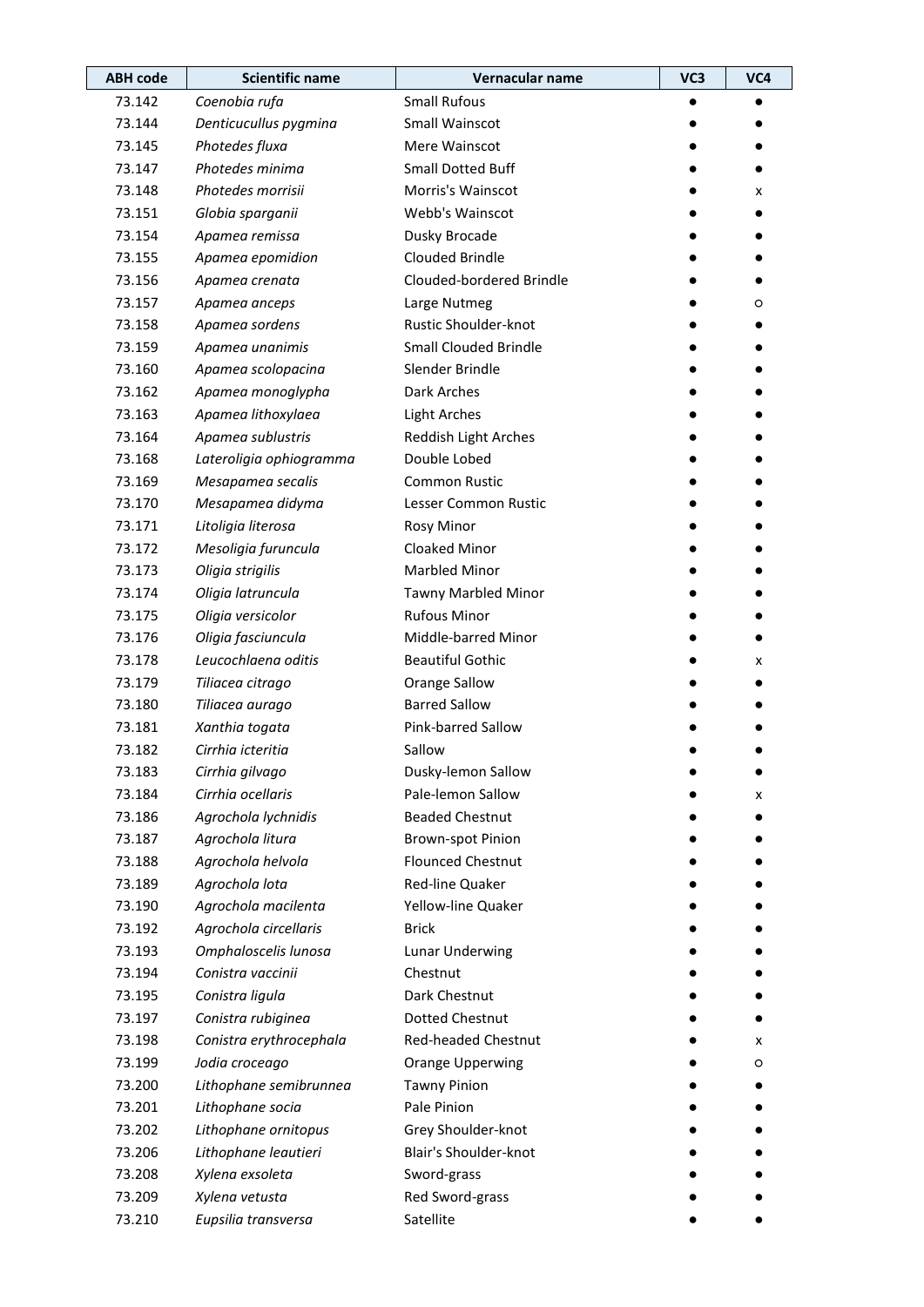| <b>ABH code</b> | <b>Scientific name</b> | Vernacular name                   | VC3 | VC4 |
|-----------------|------------------------|-----------------------------------|-----|-----|
| 73.212          | Ipimorpha retusa       | Double Kidney                     |     |     |
| 73.213          | Ipimorpha subtusa      | Olive                             |     |     |
| 73.214          | Cosmia diffinis        | White-spotted Pinion              |     | O   |
| 73.215          | Cosmia affinis         | Lesser-spotted Pinion             |     |     |
| 73.216          | Cosmia trapezina       | Dun-bar                           |     |     |
| 73.217          | Cosmia pyralina        | Lunar-spotted Pinion              |     | O   |
| 73.219          | Atethmia centrago      | Centre-barred Sallow              |     |     |
| 73.220          | Brachylomia viminalis  | Minor Shoulder-knot               |     |     |
| 73.221          | Parastichtis suspecta  | Suspected                         |     |     |
| 73.222          | Apterogenum ypsillon   | <b>Dingy Shears</b>               |     |     |
| 73.223          | Dryobota labecula      | Oak Rustic                        |     | x   |
| 73.224          | Griposia aprilina      | Merveille du Jour                 |     |     |
| 73.225          | Dryobotodes eremita    | <b>Brindled Green</b>             |     |     |
| 73.227          | Dichonioxa tenebrosa   | Sombre Brocade                    |     | X   |
| 73.228          | Antitype chi           | Grey Chi                          |     | O   |
| 73.229          | Trigonophora flammea   | Flame Brocade                     |     | x   |
| 73.230          | Aporophyla australis   | <b>Feathered Brindle</b>          |     | x   |
| 73.231          | Aporophyla lutulenta   | Deep-brown Dart                   |     |     |
| 73.233          | Aporophyla nigra       | <b>Black Rustic</b>               |     |     |
| 73.234          | Dasypolia templi       | <b>Brindled Ochre</b>             |     |     |
| 73.235          | Polymixis lichenea     | <b>Feathered Ranunculus</b>       |     |     |
| 73.236          | Polymixis xanthomista  | Black-banded                      |     |     |
| 73.237          | Polymixis flavicincta  | Large Ranunculus                  |     |     |
| 73.241          | Panolis flammea        | Pine Beauty                       |     |     |
| 73.242          | Orthosia incerta       | Clouded Drab                      |     |     |
| 73.243          | Orthosia miniosa       | <b>Blossom Underwing</b>          |     |     |
| 73.244          | Orthosia cerasi        | Common Quaker                     |     |     |
| 73.245          | Orthosia cruda         | Small Quaker                      |     |     |
| 73.246          | Orthosia populeti      | Lead-coloured Drab                |     |     |
| 73.247          | Orthosia gracilis      | Powdered Quaker                   |     |     |
| 73.249          | Orthosia gothica       | <b>Hebrew Character</b>           |     |     |
| 73.250          | Anorthoa munda         | Twin-spotted Quaker               |     |     |
| 73.251          | Egira conspicillaris   | Silver Cloud                      |     | x   |
| 73.252          | Tholera cespitis       | <b>Hedge Rustic</b>               |     |     |
| 73.253          | Tholera decimalis      | <b>Feathered Gothic</b>           |     |     |
| 73.254          | Cerapteryx graminis    | Antler Moth                       |     |     |
| 73.255          | Anarta trifolii        | Nutmeg                            |     |     |
| 73.257          | Anarta myrtilli        | <b>Beautiful Yellow Underwing</b> |     |     |
| 73.261          | Polia nebulosa         | <b>Grey Arches</b>                |     |     |
| 73.263          | Lacanobia w-latinum    | Light Brocade                     |     |     |
| 73.264          | Lacanobia thalassina   | Pale-shouldered Brocade           |     |     |
| 73.265          | Lacanobia contigua     | <b>Beautiful Brocade</b>          |     |     |
| 73.266          | Lacanobia suasa        | Dog's Tooth                       |     |     |
| 73.267          | Lacanobia oleracea     | Bright-line Brown-eye             |     |     |
| 73.268          | Lacanobia splendens    | Splendid Brocade                  |     |     |
| 73.270          | Melanchra persicariae  | Dot Moth                          |     |     |
| 73.271          | Ceramica pisi          | <b>Broom Moth</b>                 |     |     |
| 73.272          | Papestra biren         | <b>Glaucous Shears</b>            |     | x   |
| 73.273          | Hada plebeja           | Shears                            |     |     |
| 73.274          | Mamestra brassicae     | Cabbage Moth                      |     |     |
| 73.275          | Sideridis turbida      | White Colon                       |     |     |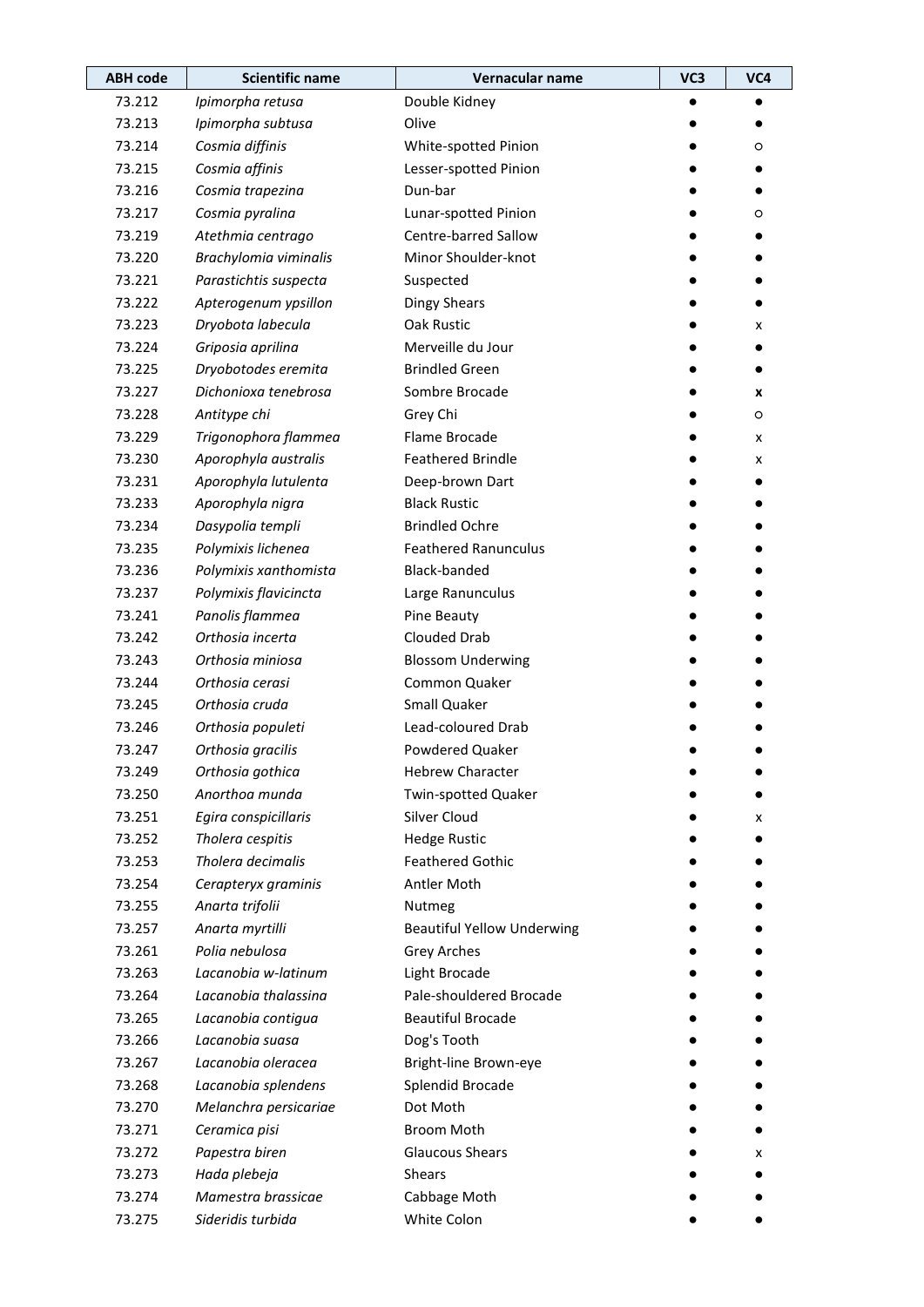| <b>ABH code</b> | <b>Scientific name</b> | Vernacular name                  | VC3 | VC4 |
|-----------------|------------------------|----------------------------------|-----|-----|
| 73.276          | Sideridis rivularis    | Campion                          |     |     |
| 73.277          | Sideridis reticulata   | <b>Bordered Gothic</b>           | O   | x   |
| 73.278          | Conisania andalusica   | <b>Barrett's Marbled Coronet</b> |     |     |
| 73.279          | Hecatera bicolorata    | <b>Broad-barred White</b>        |     |     |
| 73.280          | Hecatera dysodea       | <b>Small Ranunculus</b>          | O   | O   |
| 73.281          | Hadena bicruris        | Lychnis                          |     |     |
| 73.283          | Hadena confusa         | <b>Marbled Coronet</b>           |     |     |
| 73.284          | Hadena albimacula      | White Spot                       |     | O   |
| 73.286          | Hadena perplexa        | <b>Tawny Shears</b>              |     |     |
| 73.288          | Mythimna turca         | Double Line                      |     |     |
| 73.289          | Mythimna pudorina      | <b>Striped Wainscot</b>          |     |     |
| 73.290          | Mythimna conigera      | Brown-line Bright-eye            |     |     |
| 73.291          | Mythimna pallens       | Common Wainscot                  |     |     |
| 73.293          | Mythimna impura        | Smoky Wainscot                   |     |     |
| 73.294          | Mythimna straminea     | Southern Wainscot                |     |     |
| 73.295          | Mythimna vitellina     | Delicate                         |     |     |
| 73.296          | Mythimna unipuncta     | American Wainscot or White-speck |     |     |
| 73.297          | Mythimna albipuncta    | White-point                      |     |     |
| 73.298          | Mythimna ferrago       | Clay                             |     |     |
| 73.299          | Mythimna litoralis     | Shore Wainscot                   |     |     |
| 73.300          | Mythimna I-album       | L-album Wainscot                 |     |     |
| 73.301          | Leucania comma         | Shoulder-striped Wainscot        |     |     |
| 73.302          | Leucania obsoleta      | <b>Obscure Wainscot</b>          |     |     |
| 73.303          | Leucania putrescens    | Devonshire Wainscot              |     |     |
| 73.304          | Leucania loreyi        | Cosmopolitan                     |     |     |
| 73.307          | Peridroma saucia       | Pearly Underwing                 |     |     |
| 73.308          | Actebia praecox        | Portland Moth                    |     |     |
| 73.312          | Euxoa obelisca         | Square-spot Dart                 |     |     |
| 73.313          | Euxoa tritici          | White-line Dart                  |     |     |
| 73.314          | Euxoa nigricans        | Garden Dart                      |     |     |
| 73.315          | Agrotis bigramma       | <b>Great Dart</b>                |     | x   |
| 73.316          | Agrotis cinerea        | Light Feathered Rustic           |     |     |
| 73.317          | Agrotis exclamationis  | Heart & Dart                     |     |     |
| 73.319          | Agrotis segetum        | <b>Turnip Moth</b>               |     |     |
| 73.320          | Agrotis clavis         | Heart & Club                     |     |     |
| 73.322          | Agrotis vestigialis    | Archer's Dart                    |     |     |
| 73.323          | Agrotis ripae          | Sand Dart                        |     |     |
| 73.324          | Agrotis trux           | <b>Crescent Dart</b>             |     |     |
| 73.325          | Agrotis puta           | Shuttle-shaped Dart              |     |     |
| 73.327          | Agrotis ipsilon        | Dark Sword-grass                 |     |     |
| 73.328          | Axylia putris          | Flame                            |     |     |
| 73.329          | Ochropleura plecta     | Flame Shoulder                   |     |     |
| 73.331          | Diarsia dahlii         | <b>Barred Chestnut</b>           | x   |     |
| 73.332          | Diarsia brunnea        | Purple Clay                      |     |     |
| 73.333          | Diarsia mendica        | Ingrailed Clay                   |     |     |
| 73.334          | Diarsia rubi           | Small Square-spot                |     |     |
| 73.336          | Cerastis rubricosa     | Red Chestnut                     |     |     |
| 73.337          | Cerastis leucographa   | White-marked                     |     |     |
| 73.338          | Lycophotia porphyrea   | True Lover's Knot                |     |     |
| 73.339          | Rhyacia simulans       | <b>Dotted Rustic</b>             |     | x   |
| 73.341          | Standfussiana lucernea | Northern Rustic                  |     |     |